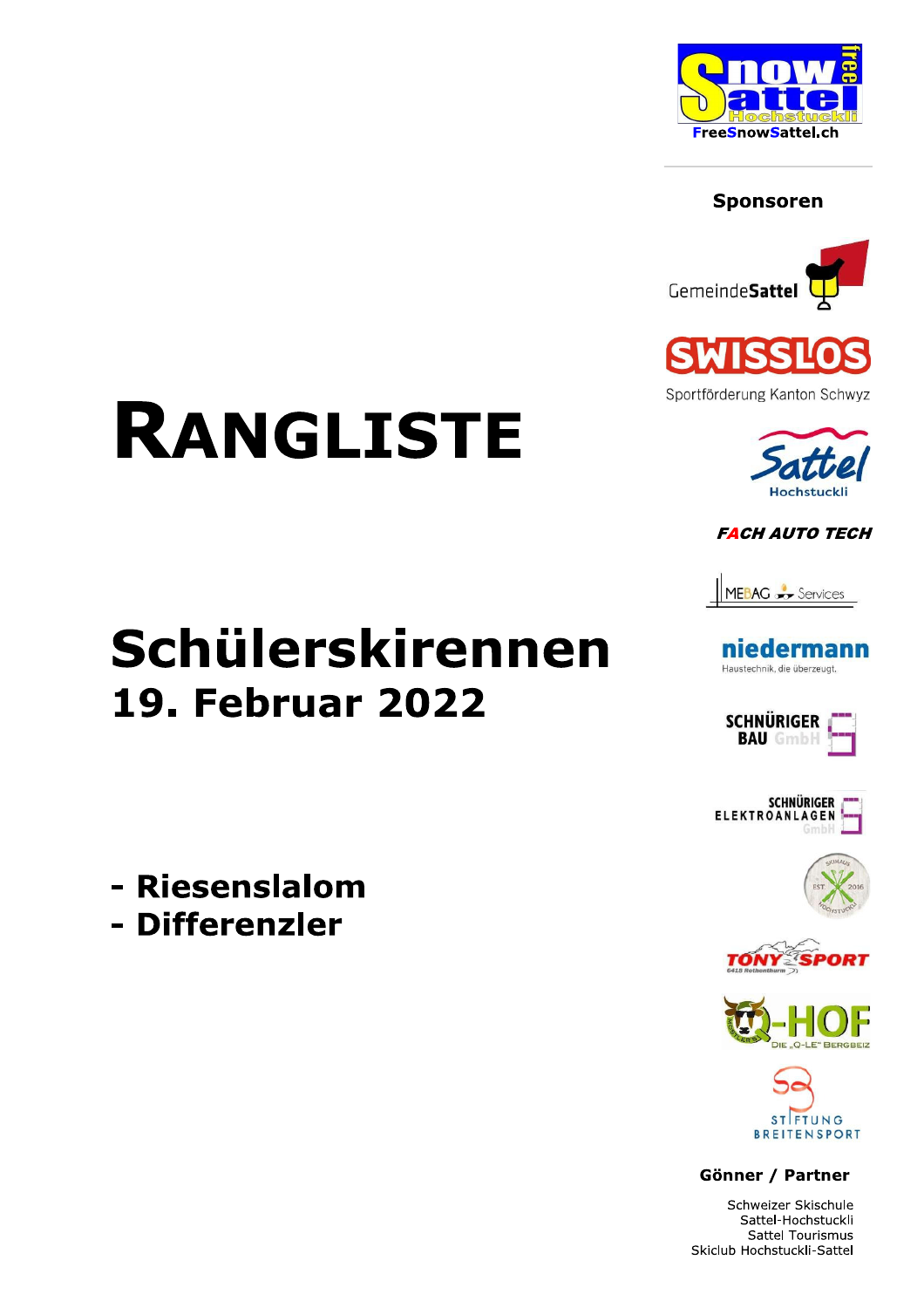## Sattler Schülerrennen 2022 Riesenslalom Vorläufiges Ergebnis



|                          |                |                                                              | Sattler Schülerrennen       |         |                   |         |                                 |
|--------------------------|----------------|--------------------------------------------------------------|-----------------------------|---------|-------------------|---------|---------------------------------|
|                          |                |                                                              | 2022                        |         |                   |         |                                 |
|                          |                |                                                              | <b>Riesenslalom</b>         |         |                   |         |                                 |
|                          |                |                                                              | <b>Vorläufiges Ergebnis</b> |         |                   |         |                                 |
| Rang                     |                | St-Nr. Name und Vorname                                      | Jahrgang                    | Lauf 1  | Lauf <sub>2</sub> | Zeiten  | <b>Abstand</b>                  |
| Knaben Snowboard         |                |                                                              |                             |         |                   |         |                                 |
| 1                        | 1              | <b>Bodenkamp Teije</b>                                       | 2011                        | 45.55   | 46.20             | 45.55   |                                 |
| Mädchen 2015 und jüngere |                |                                                              |                             |         |                   |         |                                 |
| 1                        | 11             | <b>Dorling Milana</b>                                        | 2016                        | 44.91   | 41.31             | 41.31   |                                 |
| $\mathbf 2$              | 15             | Schnüriger Julia                                             | 2015                        | 1:03.56 | 41.66             | 41.66   | 0.35                            |
| 3                        | 8              | <b>Stache Madlaina</b>                                       | 2015                        | 46.25   | 46.86             | 46.25   | 4.94                            |
| 4                        | 17             | <b>Bühler Aurelia</b>                                        | 2015                        | 53.91   | 47.69             | 47.69   | 6.38                            |
| 5                        | 9              | <b>Amgwerd Janine</b>                                        | 2015                        | 53.28   | 47.80             | 47.80   | 6.49                            |
| 6                        | $\overline{7}$ | Iten Tamara                                                  | 2015                        | 52.99   | 50.48             | 50.48   | 9.17                            |
| $\overline{7}$           | 12             | <b>Huber Louisa</b>                                          | 2015                        | 52.34   | 50.64             | 50.64   | 9.33                            |
| 8                        | 6              | <b>Meckmann Simea</b>                                        | 2016                        | 1:01.20 | 50.66             | 50.66   | 9.35                            |
| 9                        | 10             | <b>Schuler Elisa</b>                                         | 2016                        | 55.41   | 1:08.38           | 55.41   | 14.10                           |
| 10                       | 18             | <b>Lüönd Noelia</b>                                          | 2018                        | 1:21.35 | 1:26.95           | 1:21.35 | 40.04                           |
| 11                       | 13             | <b>Witt Mia</b>                                              | 2015                        | 2:04.02 | 1:58.86           | 1:58.86 | 1:17.55                         |
| Knaben 2015 und jüngere  |                |                                                              |                             |         |                   |         |                                 |
| 1                        | 27             | <b>Schuler Dario</b>                                         | 2016                        | 43.74   | 44.25             | 43.74   |                                 |
| $\mathbf 2$              | 25             | <b>Wiget Lyas</b>                                            | 2015                        | 47.85   | 44.10             | 44.10   | 0.36                            |
| 3                        | 22             | Hürlimann Gian                                               | 2017                        | 49.88   | 1:03.60           | 49.88   | 6.14                            |
| 4                        | 26             | <b>Herger Dominik</b>                                        | 2016                        | 54.69   | 53.30             | 53.30   | 9.56                            |
| 5                        | 23             | <b>Suter Nico</b>                                            | 2015                        | 54.96   | 54.00             | 54.00   | 10.26                           |
| 6                        | 24             | Späni Fabian                                                 | 2015                        | 1:01.98 | 54.35             | 54.35   | 10.61                           |
| $\overline{7}$           | 21             | <b>Schnetter Leon</b>                                        | 2015                        | 2:08.01 | 1:22.84           | 1:22.84 | 39.10                           |
| Mädchen 2013/2014        |                |                                                              |                             |         |                   |         |                                 |
| 1                        | 42             | <b>Huber Paula</b>                                           | 2013                        | 1:21.55 | 1:23.50           | 1:21.55 |                                 |
| 2                        | 37             | <b>Lüönd Gioia</b>                                           | 2014                        | 1:36.93 | 1:28.96           | 1:28.96 | 7.41                            |
| 3                        | 32             | Mossayebzade Oskaii Helia                                    | 2013                        | 1:36.34 | 1:40.85           | 1:36.34 | 14.79                           |
| 4                        | 39             | <b>Camenzind Flavia</b>                                      | 2014                        | 1:37.81 | 1:41.66           | 1:37.81 | 16.26                           |
| 5                        | 34             | Späni Svenja                                                 | 2013                        | 1:39.02 | 1:54.59           | 1:39.02 | 17.47                           |
| 6                        | 36             | <b>Müller Selina</b>                                         | 2014                        | 1:39.67 | 1:39.03           | 1:39.03 | 17.48                           |
| $\overline{7}$           | 41             | <b>Herger Lisa</b>                                           | 2013                        | 1:41.73 | 1:40.72           | 1:40.72 | 19.17                           |
| 8                        | 38             | <b>Inderbitzin Amira</b>                                     | 2014                        | 1:43.38 | 1:41.83           | 1:41.83 | 20.28                           |
| 9                        | 40             | <b>Iten Alina</b>                                            | 2014                        | 1:50.27 | 1:50.07           | 1:50.07 | 28.52                           |
| 10                       | 31             | Karim Sayeda Amelie                                          | 2013                        | 2:02.65 | 2:07.77           | 2:02.65 | 41.10                           |
| Knaben 2013/2014         |                |                                                              |                             |         |                   |         |                                 |
| 1                        | 59             | Föhn Dario                                                   | 2013                        | 1:15.04 | 1:16.04           | 1:15.04 |                                 |
|                          |                |                                                              |                             |         |                   |         | 19.02.2022 um 12.18 / Seite 1/3 |
|                          |                | 19.02.2022 / Hochstuckli-Sattel / Skiclub Hochstuckli-Sattel |                             |         |                   |         |                                 |

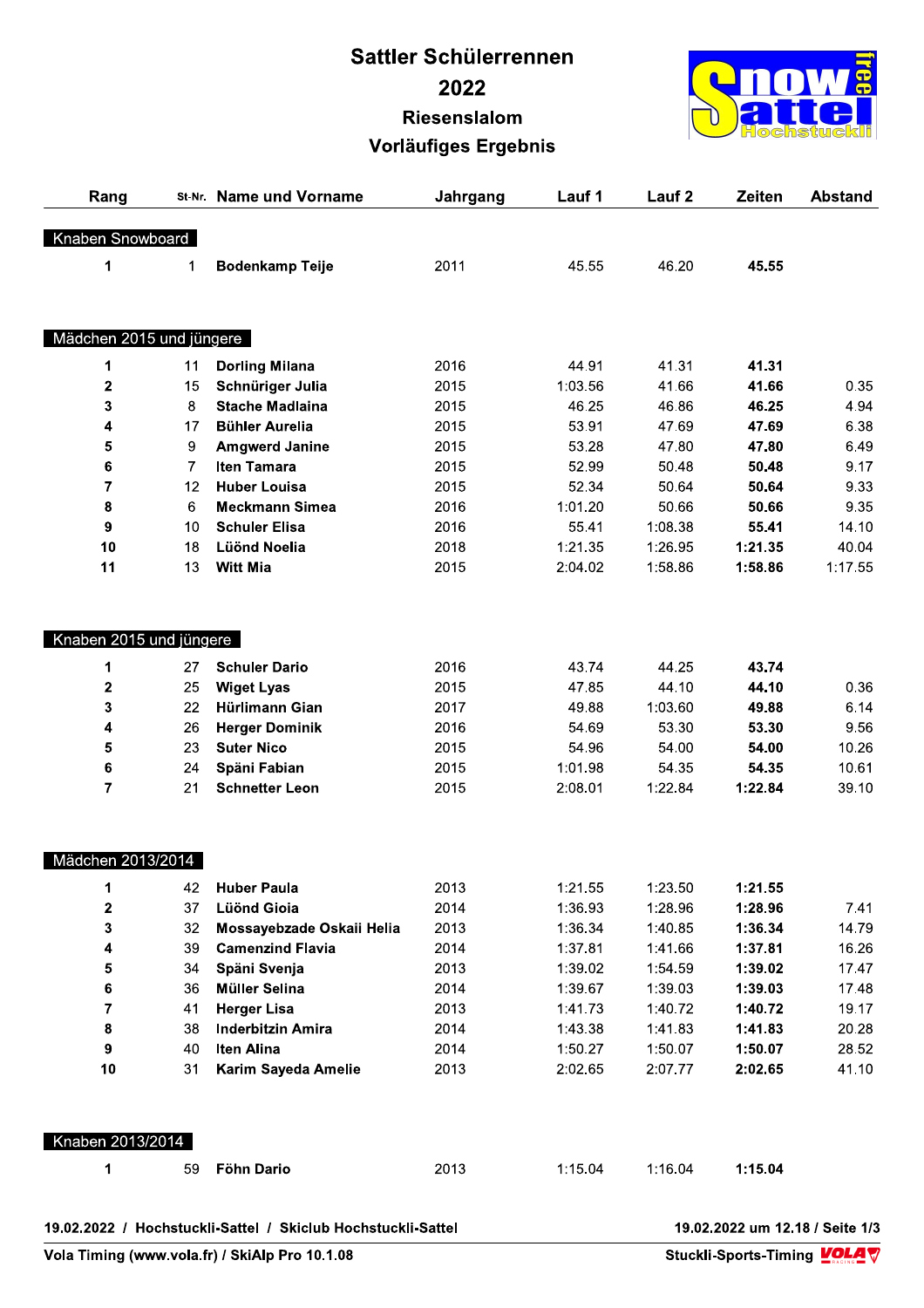### Sattler Schülerrennen 2022 Riesenslalom Vorläufiges Ergebnis



| Rang                    | St-Nr. | <b>Name und Vorname</b>                                      | Jahrgang | Lauf 1  | Lauf <sub>2</sub> | Zeiten  | <b>Abstand</b>                  |
|-------------------------|--------|--------------------------------------------------------------|----------|---------|-------------------|---------|---------------------------------|
| $\mathbf 2$             | 54     | Kryenbühl Raphael                                            | 2013     | 1:19.76 | 1:16.39           | 1:16.39 | 1.35                            |
| 3                       | 58     | Hürlimann Lukas                                              | 2014     | 1:31.91 | 1:19.27           | 1:19.27 | 4.23                            |
| 4                       | 50     | <b>Hürlimann Dario</b>                                       | 2013     | 1:24.92 | 1:19.64           | 1:19.64 | 4.60                            |
| 5                       | 56     | <b>Schuler Silvan</b>                                        | 2014     | 1:24.38 | 1:23.70           | 1:23.70 | 8.66                            |
| 6                       | 57     | <b>Dorling Leonardo</b>                                      | 2014     | 1:28.59 | 1:27.46           | 1:27.46 | 12.42                           |
| $\overline{\mathbf{7}}$ | 53     | <b>Laimbacher Louis</b>                                      | 2013     | 1:30.82 | 1:32.51           | 1:30.82 | 15.78                           |
| 8                       | 51     | <b>Iten Nick</b>                                             | 2014     | 1:37.66 | 1:32.31           | 1:32.31 | 17.27                           |
| 9                       | 55     | <b>Rhyner Kevin</b>                                          | 2014     | 1:34.52 | 1:48.30           | 1:34.52 | 19.48                           |
| 10                      | 48     | Schnüriger Jan                                               | 2014     | 1:39.89 | 1:43.29           | 1:39.89 | 24.85                           |
| 11                      | 47     | <b>Betschart Kilian</b>                                      | 2014     | 1:50.97 | 1:53.79           | 1:50.97 | 35.93                           |
| 12                      | 46     | <b>Korner Pascal</b>                                         | 2014     | 1:54.52 | 1:51.21           | 1:51.21 | 36.17                           |
| 13                      | 49     | <b>Rust Nino</b>                                             | 2014     | 2:10.34 | 2:59.60           | 2:10.34 | 55.30                           |
|                         |        |                                                              |          |         |                   |         |                                 |
| Mädchen 2011/2012       |        |                                                              |          |         |                   |         |                                 |
| 1                       | 70     | <b>Schuler Luzia</b>                                         | 2011     | 1:17.60 | 1:16.28           | 1:16.28 |                                 |
| $\mathbf 2$             | 68     | <b>Herger Sarah</b>                                          | 2011     | 1:20.85 | 1:18.24           | 1:18.24 | 1.96                            |
| 3                       | 64     | <b>Lüönd Amelie</b>                                          | 2012     | 1:22.33 | 1:23.99           | 1:22.33 | 6.05                            |
| 4                       | 62     | <b>Meckmann Liona</b>                                        | 2011     | 1:27.74 | 1:22.65           | 1:22.65 | 6.37                            |
| 5                       | 66     | <b>Meier Julia</b>                                           | 2011     | 1:27.60 | 1:22.91           | 1:22.91 | 6.63                            |
| $\bf 6$                 | 69     | <b>Inderbitzin Chiara</b>                                    | 2012     | 1:25.34 | 1:24.65           | 1:24.65 | 8.37                            |
| $\overline{7}$          | 61     | <b>Wiget Neelia</b>                                          | 2012     | 1:39.83 | 1:39.95           | 1:39.83 | 23.55                           |
| 8                       | 67     | <b>Laimbacher Eliane</b>                                     | 2011     | 2:02.07 | 1:40.48           | 1:40.48 | 24.20                           |
| 9                       | 63     | <b>Ulrich Lorena</b>                                         | 2011     | 1:45.72 | 1:40.51           | 1:40.51 | 24.23                           |
| 10                      | 71     | <b>Ott Selina</b>                                            | 2011     | 1:59.74 | 1:42.72           | 1:42.72 | 26.44                           |
| 11                      | 65     | <b>Betschart Sarina</b>                                      | 2012     | 1:53.91 | 2:00.67           | 1:53.91 | 37.63                           |
| Knaben 2011/2012        |        |                                                              |          |         |                   |         |                                 |
| 1                       | 86     | <b>Schaller Ueli</b>                                         | 2012     | 1:07.30 | 1:07.57           | 1:07.30 |                                 |
| $\mathbf 2$             | 84     | <b>Rothenfluh Joel</b>                                       | 2011     | 1:14.04 | 1:12.13           | 1:12.13 | 4.83                            |
| 3                       | 81     | <b>Bühler Matteo</b>                                         | 2012     | 1:16.07 | 1:13.78           | 1:13.78 | 6.48                            |
| 4                       | 83     | <b>Schuler Jonas</b>                                         | 2012     | 1:15.94 | 1:13.98           | 1:13.98 | 6.68                            |
| 5                       | 77     | <b>Fach Fabian</b>                                           | 2012     | 1:16.75 | 1:17.20           | 1:16.75 | 9.45                            |
| 6                       | 78     | <b>Schnüriger Dario</b>                                      | 2011     | 1:17.46 | 1:16.89           | 1:16.89 | 9.59                            |
| 7                       | 79     | <b>Schuler Nathan</b>                                        | 2012     | 2:00.70 | 1:22.47           | 1:22.47 | 15.17                           |
| 8                       | 76     | <b>Ott Benno</b>                                             | 2012     | 1:24.48 | 1:25.83           | 1:24.48 | 17.18                           |
| 9                       | 82     | <b>Amgwerd Simon</b>                                         | 2012     | 1:25.29 | 1:24.56           | 1:24.56 | 17.26                           |
| 10                      | 85     | Späni Jim                                                    | 2011     | 1:30.85 | 1:28.34           | 1:28.34 | 21.04                           |
| 11                      | 80     | <b>Wiget Yann</b>                                            | 2012     | 1:33.14 | 1:31.41           | 1:31.41 | 24.11                           |
|                         |        |                                                              |          |         |                   |         |                                 |
| Mädchen 2010 und ältere |        |                                                              |          |         |                   |         |                                 |
| 1                       | 96     | <b>Bodenkamp Lauren</b>                                      | 2009     | 1:05.88 | 1:06.63           | 1:05.88 |                                 |
| $\mathbf 2$             | 92     | <b>Pfyl Sarina</b>                                           | 2008     | 1:10.30 | 1:09.98           | 1:09.98 | 4.10                            |
| $\mathbf{3}$            | 95     | <b>Schmidtchen Ellena</b>                                    | 2008     | 1:13.75 | 1:12.28           | 1:12.28 | 6.40                            |
| 4                       | 93     | <b>Schaller Emilie</b>                                       | 2008     | 1:15.43 | 1:15.63           | 1:15.43 | 9.55                            |
|                         |        | 19.02.2022 / Hochstuckli-Sattel / Skiclub Hochstuckli-Sattel |          |         |                   |         | 19.02.2022 um 12.18 / Seite 2/3 |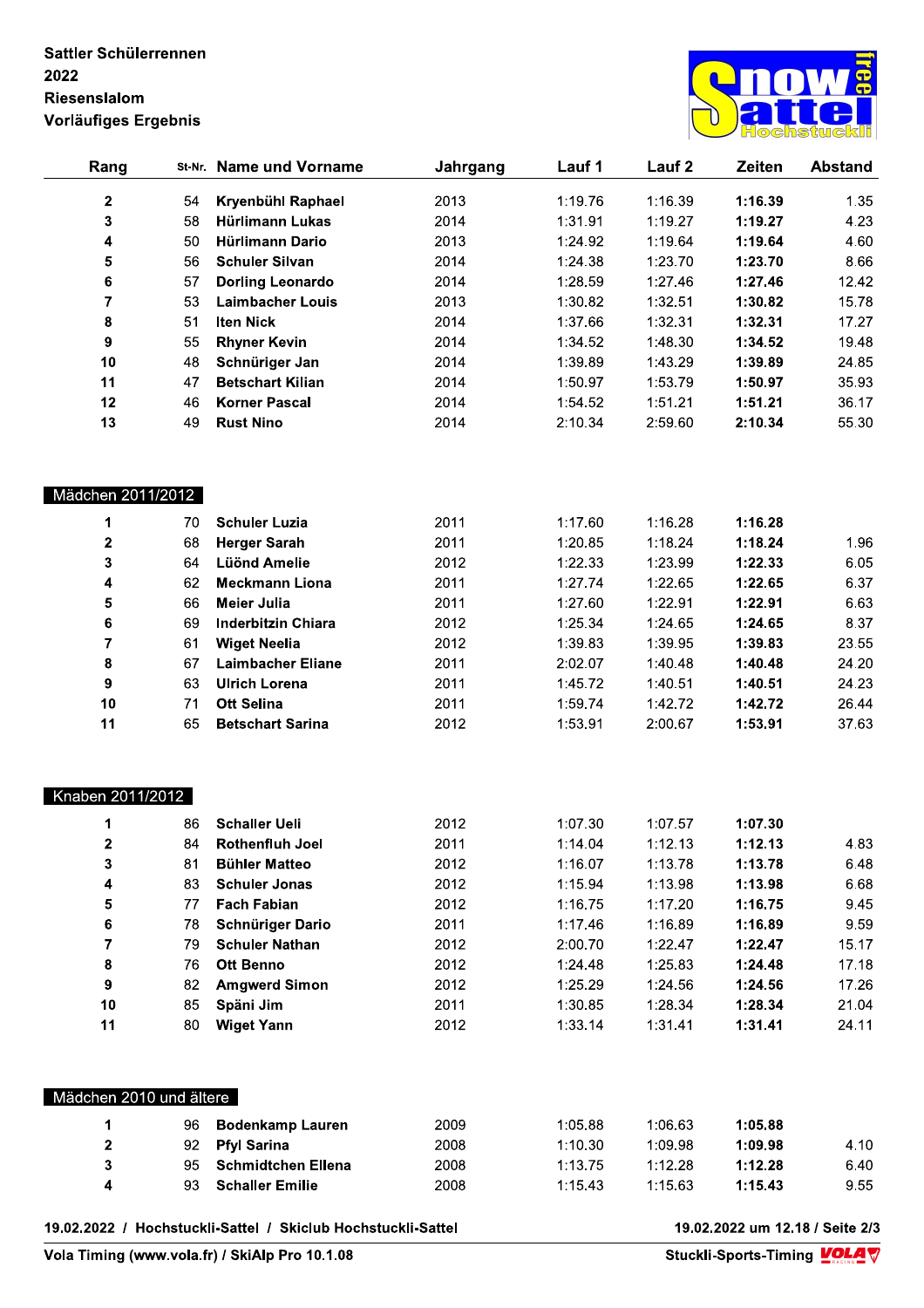

| Lauf 1<br>Lauf 2<br>Zeiten<br>Rang<br>St-Nr. Name und Vorname<br>Jahrgang<br>5<br>1:16.59<br>1:16.62<br><b>Schmidtchen Luisa</b><br>2010<br>1:16.59<br>94<br>$\bf 6$<br>2010<br>1:18.44<br>1:22.15<br>1:18.44<br>91<br><b>Baumann Ana</b><br>Knaben 2010 und ältere<br>2006<br>1:03.55<br>1:03.25<br>1:03.25<br>1<br><b>Huwiler Justin</b><br>111<br>$\mathbf 2$<br>2009<br>1:11.11<br>1:09.75<br>1:09.75<br>Föhn Franco<br>114<br>3<br><b>Meier Dominik</b><br>2006<br>1:19.35<br>1:10.31<br>1:10.31<br>101<br><b>Meier Pascal</b><br>2008<br>1:10.76<br>4<br>107<br>1:13.48<br>1:10.76<br>5<br><b>Reichlin Nino</b><br>2008<br>1:15.49<br>1:16.54<br>1:15.49<br>113<br>6<br><b>Annen Simon</b><br>2010<br>1:16.73<br>1:16.55<br>1:16.55<br>104<br>$\overline{7}$<br><b>Meier Manuel</b><br>2010<br>1:16.68<br>1:18.58<br>1:16.68<br>103<br>2010<br>1:17.50<br>8<br><b>Herger Rafael</b><br>1:19.61<br>1:17.50<br>102<br>9<br>2009<br>1:23.92<br>1:19.02<br>105<br><b>Baselgia Andrin</b><br>1:19.02<br>10<br><b>Lüönd Andrin</b><br>2009<br>1:19.73<br>1:20.66<br>1:19.73<br>112<br>1:20.70<br>11<br><b>Inderbitzin Gian-Luca</b><br>2009<br>1:20.70<br>1:25.55<br>110<br>1:22.73<br>12<br>2010<br>1:22.73<br>1:27.12<br>108<br><b>Tschümperlin Noel</b><br>13<br><b>Amgwerd Rafael</b><br>2010<br>1:23.54<br>109<br>1:23.54<br>1:24.16<br>14<br><b>Karim Sayed Arven</b><br>2009<br><b>DNF</b><br>1:43.54<br>1:43.54<br>106<br>Region: J<br><b>Stierli Loris</b><br>2012<br>1:09.93<br>1:07.89<br>1:07.89<br>1<br>116<br>$\mathbf 2$<br>2013<br>118<br><b>Harm Nives</b><br>1:15.05<br>1:15.47<br>1:15.05<br><b>Gisler Nina</b><br>3<br>1:15.13<br>1:16.41<br>117<br>2013<br>1:15.13<br>Nicht klassifizierte<br>Nicht am Start - Lauf 1 (5)<br>2017<br><b>DNS</b><br><b>DNS</b><br>14<br><b>Stache Leandra</b><br><b>Karim Ella</b><br>2016<br><b>DNS</b><br>16<br><b>DNS</b><br>Mossayebzade Oskaii Helena<br>2013<br><b>DNS</b><br><b>DNS</b><br>33<br>Ciecierska Julia<br>2013<br>35<br><b>DNS</b><br><b>DNS</b><br>2014<br><b>DNS</b><br>52<br>Späni Ron<br><b>DNS</b><br>Nicht im Ziel - Lauf 1 (1)<br>Karim Sayed Arven<br>2009<br><b>DNF</b><br>1:43.54<br>106<br>Nicht am Start - Lauf 2 (5)<br><b>Stache Leandra</b><br>2017<br><b>DNS</b><br><b>DNS</b><br>14<br><b>Karim Ella</b><br>2016<br><b>DNS</b><br>16<br><b>DNS</b><br>2013<br><b>DNS</b><br>33<br>Mossayebzade Oskaii Helena<br><b>DNS</b><br>2013<br><b>DNS</b><br>35<br>Ciecierska Julia<br><b>DNS</b><br>2014<br>52<br>Späni Ron<br><b>DNS</b><br><b>DNS</b><br>(DNS: Nicht am Start, DNF: Nicht im Ziel, DSQ: Disqualifiziert, NPS: Startverbot)<br>19.02.2022 um 12.18 / Seite 3/3<br>19.02.2022 / Hochstuckli-Sattel / Skiclub Hochstuckli-Sattel<br>Stuckli-Sports-Timing VOLA | 2022<br>Riesenslalom<br>Vorläufiges Ergebnis   |  |  |  |  |  |                |
|--------------------------------------------------------------------------------------------------------------------------------------------------------------------------------------------------------------------------------------------------------------------------------------------------------------------------------------------------------------------------------------------------------------------------------------------------------------------------------------------------------------------------------------------------------------------------------------------------------------------------------------------------------------------------------------------------------------------------------------------------------------------------------------------------------------------------------------------------------------------------------------------------------------------------------------------------------------------------------------------------------------------------------------------------------------------------------------------------------------------------------------------------------------------------------------------------------------------------------------------------------------------------------------------------------------------------------------------------------------------------------------------------------------------------------------------------------------------------------------------------------------------------------------------------------------------------------------------------------------------------------------------------------------------------------------------------------------------------------------------------------------------------------------------------------------------------------------------------------------------------------------------------------------------------------------------------------------------------------------------------------------------------------------------------------------------------------------------------------------------------------------------------------------------------------------------------------------------------------------------------------------------------------------------------------------------------------------------------------------------------------------------------------------------------------------------------------------------------------------------------------------------------------------------------------------------------------------------------------------------------------------------------------------------------------------------------------------------------------------------------------------|------------------------------------------------|--|--|--|--|--|----------------|
|                                                                                                                                                                                                                                                                                                                                                                                                                                                                                                                                                                                                                                                                                                                                                                                                                                                                                                                                                                                                                                                                                                                                                                                                                                                                                                                                                                                                                                                                                                                                                                                                                                                                                                                                                                                                                                                                                                                                                                                                                                                                                                                                                                                                                                                                                                                                                                                                                                                                                                                                                                                                                                                                                                                                                              |                                                |  |  |  |  |  | <b>Abstand</b> |
|                                                                                                                                                                                                                                                                                                                                                                                                                                                                                                                                                                                                                                                                                                                                                                                                                                                                                                                                                                                                                                                                                                                                                                                                                                                                                                                                                                                                                                                                                                                                                                                                                                                                                                                                                                                                                                                                                                                                                                                                                                                                                                                                                                                                                                                                                                                                                                                                                                                                                                                                                                                                                                                                                                                                                              |                                                |  |  |  |  |  | 10.71<br>12.56 |
|                                                                                                                                                                                                                                                                                                                                                                                                                                                                                                                                                                                                                                                                                                                                                                                                                                                                                                                                                                                                                                                                                                                                                                                                                                                                                                                                                                                                                                                                                                                                                                                                                                                                                                                                                                                                                                                                                                                                                                                                                                                                                                                                                                                                                                                                                                                                                                                                                                                                                                                                                                                                                                                                                                                                                              |                                                |  |  |  |  |  |                |
|                                                                                                                                                                                                                                                                                                                                                                                                                                                                                                                                                                                                                                                                                                                                                                                                                                                                                                                                                                                                                                                                                                                                                                                                                                                                                                                                                                                                                                                                                                                                                                                                                                                                                                                                                                                                                                                                                                                                                                                                                                                                                                                                                                                                                                                                                                                                                                                                                                                                                                                                                                                                                                                                                                                                                              |                                                |  |  |  |  |  |                |
|                                                                                                                                                                                                                                                                                                                                                                                                                                                                                                                                                                                                                                                                                                                                                                                                                                                                                                                                                                                                                                                                                                                                                                                                                                                                                                                                                                                                                                                                                                                                                                                                                                                                                                                                                                                                                                                                                                                                                                                                                                                                                                                                                                                                                                                                                                                                                                                                                                                                                                                                                                                                                                                                                                                                                              |                                                |  |  |  |  |  | 6.50           |
|                                                                                                                                                                                                                                                                                                                                                                                                                                                                                                                                                                                                                                                                                                                                                                                                                                                                                                                                                                                                                                                                                                                                                                                                                                                                                                                                                                                                                                                                                                                                                                                                                                                                                                                                                                                                                                                                                                                                                                                                                                                                                                                                                                                                                                                                                                                                                                                                                                                                                                                                                                                                                                                                                                                                                              |                                                |  |  |  |  |  | 7.06           |
|                                                                                                                                                                                                                                                                                                                                                                                                                                                                                                                                                                                                                                                                                                                                                                                                                                                                                                                                                                                                                                                                                                                                                                                                                                                                                                                                                                                                                                                                                                                                                                                                                                                                                                                                                                                                                                                                                                                                                                                                                                                                                                                                                                                                                                                                                                                                                                                                                                                                                                                                                                                                                                                                                                                                                              |                                                |  |  |  |  |  | 7.51           |
|                                                                                                                                                                                                                                                                                                                                                                                                                                                                                                                                                                                                                                                                                                                                                                                                                                                                                                                                                                                                                                                                                                                                                                                                                                                                                                                                                                                                                                                                                                                                                                                                                                                                                                                                                                                                                                                                                                                                                                                                                                                                                                                                                                                                                                                                                                                                                                                                                                                                                                                                                                                                                                                                                                                                                              |                                                |  |  |  |  |  | 12.24          |
|                                                                                                                                                                                                                                                                                                                                                                                                                                                                                                                                                                                                                                                                                                                                                                                                                                                                                                                                                                                                                                                                                                                                                                                                                                                                                                                                                                                                                                                                                                                                                                                                                                                                                                                                                                                                                                                                                                                                                                                                                                                                                                                                                                                                                                                                                                                                                                                                                                                                                                                                                                                                                                                                                                                                                              |                                                |  |  |  |  |  | 13.30          |
|                                                                                                                                                                                                                                                                                                                                                                                                                                                                                                                                                                                                                                                                                                                                                                                                                                                                                                                                                                                                                                                                                                                                                                                                                                                                                                                                                                                                                                                                                                                                                                                                                                                                                                                                                                                                                                                                                                                                                                                                                                                                                                                                                                                                                                                                                                                                                                                                                                                                                                                                                                                                                                                                                                                                                              |                                                |  |  |  |  |  | 13.43          |
|                                                                                                                                                                                                                                                                                                                                                                                                                                                                                                                                                                                                                                                                                                                                                                                                                                                                                                                                                                                                                                                                                                                                                                                                                                                                                                                                                                                                                                                                                                                                                                                                                                                                                                                                                                                                                                                                                                                                                                                                                                                                                                                                                                                                                                                                                                                                                                                                                                                                                                                                                                                                                                                                                                                                                              |                                                |  |  |  |  |  | 14.25          |
|                                                                                                                                                                                                                                                                                                                                                                                                                                                                                                                                                                                                                                                                                                                                                                                                                                                                                                                                                                                                                                                                                                                                                                                                                                                                                                                                                                                                                                                                                                                                                                                                                                                                                                                                                                                                                                                                                                                                                                                                                                                                                                                                                                                                                                                                                                                                                                                                                                                                                                                                                                                                                                                                                                                                                              |                                                |  |  |  |  |  | 15.77          |
|                                                                                                                                                                                                                                                                                                                                                                                                                                                                                                                                                                                                                                                                                                                                                                                                                                                                                                                                                                                                                                                                                                                                                                                                                                                                                                                                                                                                                                                                                                                                                                                                                                                                                                                                                                                                                                                                                                                                                                                                                                                                                                                                                                                                                                                                                                                                                                                                                                                                                                                                                                                                                                                                                                                                                              |                                                |  |  |  |  |  | 16.48          |
|                                                                                                                                                                                                                                                                                                                                                                                                                                                                                                                                                                                                                                                                                                                                                                                                                                                                                                                                                                                                                                                                                                                                                                                                                                                                                                                                                                                                                                                                                                                                                                                                                                                                                                                                                                                                                                                                                                                                                                                                                                                                                                                                                                                                                                                                                                                                                                                                                                                                                                                                                                                                                                                                                                                                                              |                                                |  |  |  |  |  | 17.45<br>19.48 |
|                                                                                                                                                                                                                                                                                                                                                                                                                                                                                                                                                                                                                                                                                                                                                                                                                                                                                                                                                                                                                                                                                                                                                                                                                                                                                                                                                                                                                                                                                                                                                                                                                                                                                                                                                                                                                                                                                                                                                                                                                                                                                                                                                                                                                                                                                                                                                                                                                                                                                                                                                                                                                                                                                                                                                              |                                                |  |  |  |  |  | 20.29          |
|                                                                                                                                                                                                                                                                                                                                                                                                                                                                                                                                                                                                                                                                                                                                                                                                                                                                                                                                                                                                                                                                                                                                                                                                                                                                                                                                                                                                                                                                                                                                                                                                                                                                                                                                                                                                                                                                                                                                                                                                                                                                                                                                                                                                                                                                                                                                                                                                                                                                                                                                                                                                                                                                                                                                                              |                                                |  |  |  |  |  | 40.29          |
|                                                                                                                                                                                                                                                                                                                                                                                                                                                                                                                                                                                                                                                                                                                                                                                                                                                                                                                                                                                                                                                                                                                                                                                                                                                                                                                                                                                                                                                                                                                                                                                                                                                                                                                                                                                                                                                                                                                                                                                                                                                                                                                                                                                                                                                                                                                                                                                                                                                                                                                                                                                                                                                                                                                                                              |                                                |  |  |  |  |  |                |
|                                                                                                                                                                                                                                                                                                                                                                                                                                                                                                                                                                                                                                                                                                                                                                                                                                                                                                                                                                                                                                                                                                                                                                                                                                                                                                                                                                                                                                                                                                                                                                                                                                                                                                                                                                                                                                                                                                                                                                                                                                                                                                                                                                                                                                                                                                                                                                                                                                                                                                                                                                                                                                                                                                                                                              |                                                |  |  |  |  |  | 7.16<br>7.24   |
|                                                                                                                                                                                                                                                                                                                                                                                                                                                                                                                                                                                                                                                                                                                                                                                                                                                                                                                                                                                                                                                                                                                                                                                                                                                                                                                                                                                                                                                                                                                                                                                                                                                                                                                                                                                                                                                                                                                                                                                                                                                                                                                                                                                                                                                                                                                                                                                                                                                                                                                                                                                                                                                                                                                                                              |                                                |  |  |  |  |  |                |
|                                                                                                                                                                                                                                                                                                                                                                                                                                                                                                                                                                                                                                                                                                                                                                                                                                                                                                                                                                                                                                                                                                                                                                                                                                                                                                                                                                                                                                                                                                                                                                                                                                                                                                                                                                                                                                                                                                                                                                                                                                                                                                                                                                                                                                                                                                                                                                                                                                                                                                                                                                                                                                                                                                                                                              |                                                |  |  |  |  |  |                |
|                                                                                                                                                                                                                                                                                                                                                                                                                                                                                                                                                                                                                                                                                                                                                                                                                                                                                                                                                                                                                                                                                                                                                                                                                                                                                                                                                                                                                                                                                                                                                                                                                                                                                                                                                                                                                                                                                                                                                                                                                                                                                                                                                                                                                                                                                                                                                                                                                                                                                                                                                                                                                                                                                                                                                              |                                                |  |  |  |  |  |                |
|                                                                                                                                                                                                                                                                                                                                                                                                                                                                                                                                                                                                                                                                                                                                                                                                                                                                                                                                                                                                                                                                                                                                                                                                                                                                                                                                                                                                                                                                                                                                                                                                                                                                                                                                                                                                                                                                                                                                                                                                                                                                                                                                                                                                                                                                                                                                                                                                                                                                                                                                                                                                                                                                                                                                                              |                                                |  |  |  |  |  |                |
|                                                                                                                                                                                                                                                                                                                                                                                                                                                                                                                                                                                                                                                                                                                                                                                                                                                                                                                                                                                                                                                                                                                                                                                                                                                                                                                                                                                                                                                                                                                                                                                                                                                                                                                                                                                                                                                                                                                                                                                                                                                                                                                                                                                                                                                                                                                                                                                                                                                                                                                                                                                                                                                                                                                                                              |                                                |  |  |  |  |  |                |
|                                                                                                                                                                                                                                                                                                                                                                                                                                                                                                                                                                                                                                                                                                                                                                                                                                                                                                                                                                                                                                                                                                                                                                                                                                                                                                                                                                                                                                                                                                                                                                                                                                                                                                                                                                                                                                                                                                                                                                                                                                                                                                                                                                                                                                                                                                                                                                                                                                                                                                                                                                                                                                                                                                                                                              |                                                |  |  |  |  |  |                |
|                                                                                                                                                                                                                                                                                                                                                                                                                                                                                                                                                                                                                                                                                                                                                                                                                                                                                                                                                                                                                                                                                                                                                                                                                                                                                                                                                                                                                                                                                                                                                                                                                                                                                                                                                                                                                                                                                                                                                                                                                                                                                                                                                                                                                                                                                                                                                                                                                                                                                                                                                                                                                                                                                                                                                              |                                                |  |  |  |  |  |                |
|                                                                                                                                                                                                                                                                                                                                                                                                                                                                                                                                                                                                                                                                                                                                                                                                                                                                                                                                                                                                                                                                                                                                                                                                                                                                                                                                                                                                                                                                                                                                                                                                                                                                                                                                                                                                                                                                                                                                                                                                                                                                                                                                                                                                                                                                                                                                                                                                                                                                                                                                                                                                                                                                                                                                                              |                                                |  |  |  |  |  |                |
|                                                                                                                                                                                                                                                                                                                                                                                                                                                                                                                                                                                                                                                                                                                                                                                                                                                                                                                                                                                                                                                                                                                                                                                                                                                                                                                                                                                                                                                                                                                                                                                                                                                                                                                                                                                                                                                                                                                                                                                                                                                                                                                                                                                                                                                                                                                                                                                                                                                                                                                                                                                                                                                                                                                                                              |                                                |  |  |  |  |  |                |
|                                                                                                                                                                                                                                                                                                                                                                                                                                                                                                                                                                                                                                                                                                                                                                                                                                                                                                                                                                                                                                                                                                                                                                                                                                                                                                                                                                                                                                                                                                                                                                                                                                                                                                                                                                                                                                                                                                                                                                                                                                                                                                                                                                                                                                                                                                                                                                                                                                                                                                                                                                                                                                                                                                                                                              |                                                |  |  |  |  |  |                |
|                                                                                                                                                                                                                                                                                                                                                                                                                                                                                                                                                                                                                                                                                                                                                                                                                                                                                                                                                                                                                                                                                                                                                                                                                                                                                                                                                                                                                                                                                                                                                                                                                                                                                                                                                                                                                                                                                                                                                                                                                                                                                                                                                                                                                                                                                                                                                                                                                                                                                                                                                                                                                                                                                                                                                              |                                                |  |  |  |  |  |                |
|                                                                                                                                                                                                                                                                                                                                                                                                                                                                                                                                                                                                                                                                                                                                                                                                                                                                                                                                                                                                                                                                                                                                                                                                                                                                                                                                                                                                                                                                                                                                                                                                                                                                                                                                                                                                                                                                                                                                                                                                                                                                                                                                                                                                                                                                                                                                                                                                                                                                                                                                                                                                                                                                                                                                                              |                                                |  |  |  |  |  |                |
|                                                                                                                                                                                                                                                                                                                                                                                                                                                                                                                                                                                                                                                                                                                                                                                                                                                                                                                                                                                                                                                                                                                                                                                                                                                                                                                                                                                                                                                                                                                                                                                                                                                                                                                                                                                                                                                                                                                                                                                                                                                                                                                                                                                                                                                                                                                                                                                                                                                                                                                                                                                                                                                                                                                                                              |                                                |  |  |  |  |  |                |
|                                                                                                                                                                                                                                                                                                                                                                                                                                                                                                                                                                                                                                                                                                                                                                                                                                                                                                                                                                                                                                                                                                                                                                                                                                                                                                                                                                                                                                                                                                                                                                                                                                                                                                                                                                                                                                                                                                                                                                                                                                                                                                                                                                                                                                                                                                                                                                                                                                                                                                                                                                                                                                                                                                                                                              |                                                |  |  |  |  |  |                |
|                                                                                                                                                                                                                                                                                                                                                                                                                                                                                                                                                                                                                                                                                                                                                                                                                                                                                                                                                                                                                                                                                                                                                                                                                                                                                                                                                                                                                                                                                                                                                                                                                                                                                                                                                                                                                                                                                                                                                                                                                                                                                                                                                                                                                                                                                                                                                                                                                                                                                                                                                                                                                                                                                                                                                              |                                                |  |  |  |  |  |                |
|                                                                                                                                                                                                                                                                                                                                                                                                                                                                                                                                                                                                                                                                                                                                                                                                                                                                                                                                                                                                                                                                                                                                                                                                                                                                                                                                                                                                                                                                                                                                                                                                                                                                                                                                                                                                                                                                                                                                                                                                                                                                                                                                                                                                                                                                                                                                                                                                                                                                                                                                                                                                                                                                                                                                                              |                                                |  |  |  |  |  |                |
|                                                                                                                                                                                                                                                                                                                                                                                                                                                                                                                                                                                                                                                                                                                                                                                                                                                                                                                                                                                                                                                                                                                                                                                                                                                                                                                                                                                                                                                                                                                                                                                                                                                                                                                                                                                                                                                                                                                                                                                                                                                                                                                                                                                                                                                                                                                                                                                                                                                                                                                                                                                                                                                                                                                                                              |                                                |  |  |  |  |  |                |
|                                                                                                                                                                                                                                                                                                                                                                                                                                                                                                                                                                                                                                                                                                                                                                                                                                                                                                                                                                                                                                                                                                                                                                                                                                                                                                                                                                                                                                                                                                                                                                                                                                                                                                                                                                                                                                                                                                                                                                                                                                                                                                                                                                                                                                                                                                                                                                                                                                                                                                                                                                                                                                                                                                                                                              | Vola Timing (www.vola.fr) / SkiAlp Pro 10.1.08 |  |  |  |  |  |                |
|                                                                                                                                                                                                                                                                                                                                                                                                                                                                                                                                                                                                                                                                                                                                                                                                                                                                                                                                                                                                                                                                                                                                                                                                                                                                                                                                                                                                                                                                                                                                                                                                                                                                                                                                                                                                                                                                                                                                                                                                                                                                                                                                                                                                                                                                                                                                                                                                                                                                                                                                                                                                                                                                                                                                                              |                                                |  |  |  |  |  |                |

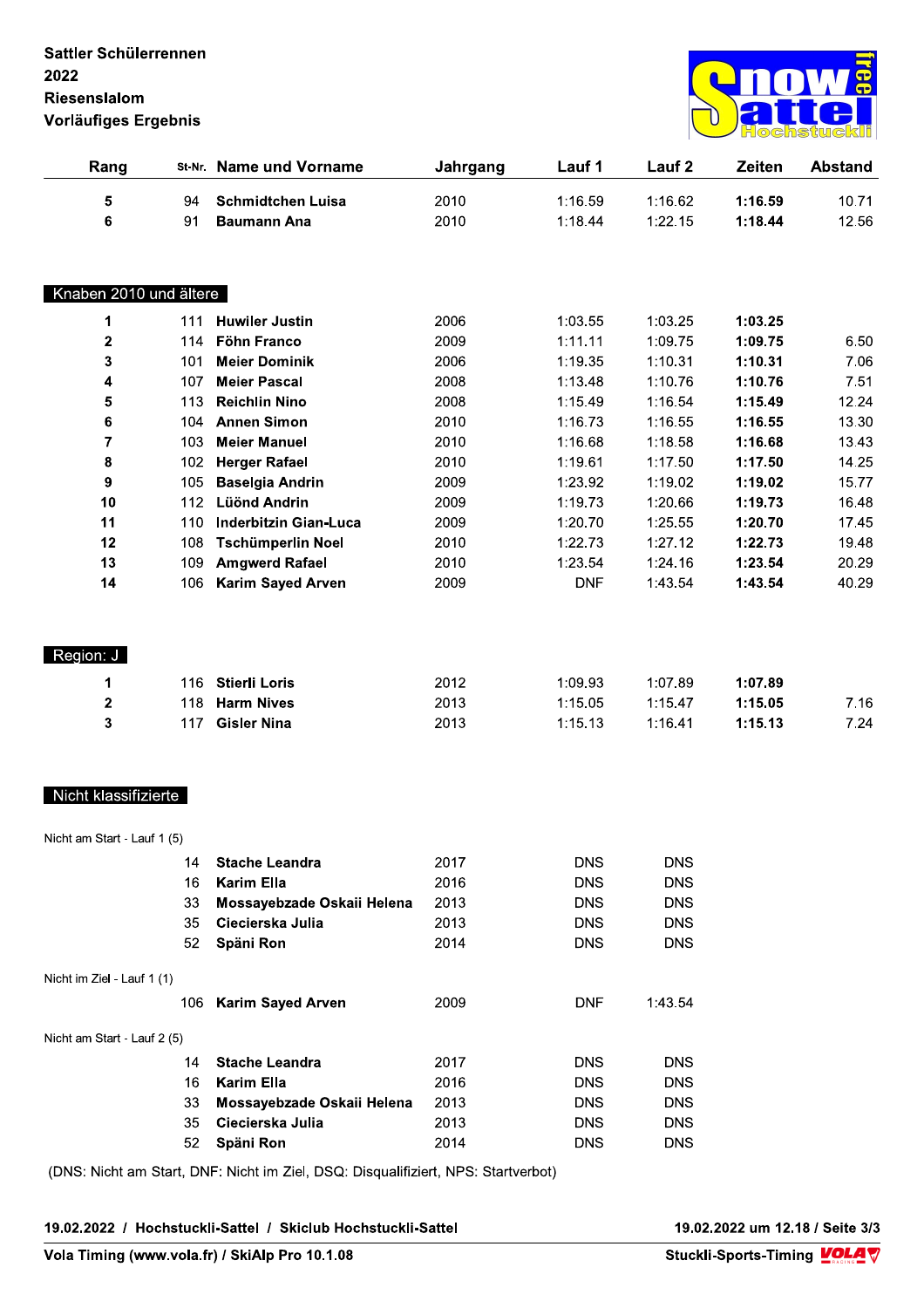## Sattler Schülerrennen 2022 Riesenslalom Vorläufiges Ergebnis



| Rang           |     | St-Nr. Name und Vorname   | Jahrgang | Lauf 1  | Lauf <sub>2</sub> | Zeiten | <b>Abstand</b> |
|----------------|-----|---------------------------|----------|---------|-------------------|--------|----------------|
| 1              | 94  | <b>Schmidtchen Luisa</b>  | 2010     | 1:16.59 | 1:16.62           | 0.03   |                |
| 2              | 61  | <b>Wiget Neelia</b>       | 2012     | 1:39.83 | 1:39.95           | 0.12   | 0.09           |
| 3              | 104 | <b>Annen Simon</b>        | 2010     | 1:16.73 | 1:16.55           | 0.18   | 0.15           |
| 4              | 93  | <b>Schaller Emilie</b>    | 2008     | 1:15.43 | 1:15.63           | 0.20   | 0.17           |
| 4              | 40  | Iten Alina                | 2014     | 1:50.27 | 1:50.07           | 0.20   | 0.17           |
| 6              | 86  | <b>Schaller Ueli</b>      | 2012     | 1:07.30 | 1:07.57           | 0.27   | 0.24           |
| $\overline{7}$ | 111 | <b>Huwiler Justin</b>     | 2006     | 1:03.55 | 1:03.25           | 0.30   | 0.27           |
| 8              | 92  | <b>Pfyl Sarina</b>        | 2008     | 1:10.30 | 1:09.98           | 0.32   | 0.29           |
| 9              | 118 | <b>Harm Nives</b>         | 2013     | 1:15.05 | 1:15.47           | 0.42   | 0.39           |
|                | 77  | <b>Fach Fabian</b>        | 2012     | 1:16.75 | 1:17.20           | 0.45   | 0.42           |
| 10<br>11       |     |                           | 2016     |         |                   |        |                |
|                | 27  | <b>Schuler Dario</b>      |          | 43.74   | 44.25             | 0.51   | 0.48           |
| 12             | 78  | <b>Schnüriger Dario</b>   | 2011     | 1:17.46 | 1:16.89           | 0.57   | 0.54           |
| 13             | 8   | <b>Stache Madlaina</b>    | 2015     | 46.25   | 46.86             | 0.61   | 0.58           |
| 14             | 109 | <b>Amgwerd Rafael</b>     | 2010     | 1:23.54 | 1:24.16           | 0.62   | 0.59           |
| 15             | 36  | <b>Müller Selina</b>      | 2014     | 1:39.67 | 1:39.03           | 0.64   | 0.61           |
| 16             | 1   | <b>Bodenkamp Teije</b>    | 2011     | 45.55   | 46.20             | 0.65   | 0.62           |
| 17             | 56  | <b>Schuler Silvan</b>     | 2014     | 1:24.38 | 1:23.70           | 0.68   | 0.65           |
| 18             | 69  | <b>Inderbitzin Chiara</b> | 2012     | 1:25.34 | 1:24.65           | 0.69   | 0.66           |
| 19             | 82  | <b>Amgwerd Simon</b>      | 2012     | 1:25.29 | 1:24.56           | 0.73   | 0.70           |
| 20             | 96  | <b>Bodenkamp Lauren</b>   | 2009     | 1:05.88 | 1:06.63           | 0.75   | 0.72           |
| 21             | 112 | <b>Lüönd Andrin</b>       | 2009     | 1:19.73 | 1:20.66           | 0.93   | 0.90           |
| 22             | 23  | <b>Suter Nico</b>         | 2015     | 54.96   | 54.00             | 0.96   | 0.93           |
| 23             | 59  | <b>Föhn Dario</b>         | 2013     | 1:15.04 | 1:16.04           | 1.00   | 0.97           |
| 24             | 41  | <b>Herger Lisa</b>        | 2013     | 1:41.73 | 1:40.72           | 1.01   | 0.98           |
| 25             | 113 | <b>Reichlin Nino</b>      | 2008     | 1:15.49 | 1:16.54           | 1.05   | 1.02           |
| 26             | 57  | <b>Dorling Leonardo</b>   | 2014     | 1:28.59 | 1:27.46           | 1.13   | 1.10           |
| 27             | 117 | <b>Gisler Nina</b>        | 2013     | 1:15.13 | 1:16.41           | 1.28   | 1.25           |
| 28             | 70  | <b>Schuler Luzia</b>      | 2011     | 1:17.60 | 1:16.28           | 1.32   | 1.29           |
| 29             | 76  | <b>Ott Benno</b>          | 2012     | 1:24.48 | 1:25.83           | 1.35   | 1.32           |
| 30             | 114 | Föhn Franco               | 2009     | 1:11.11 | 1:09.75           | 1.36   | 1.33           |
| 31             | 26  | <b>Herger Dominik</b>     | 2016     | 54.69   | 53.30             | 1.39   | 1.36           |
| 32             | 95  | <b>Schmidtchen Ellena</b> | 2008     | 1:13.75 | 1:12.28           | 1.47   | 1.44           |
| 33             | 38  | <b>Inderbitzin Amira</b>  | 2014     | 1:43.38 | 1:41.83           | 1.55   | 1.52           |
| 34             | 64  | <b>Lüönd Amelie</b>       | 2012     | 1:22.33 | 1:23.99           | 1.66   | 1.63           |
| 35             | 53  | <b>Laimbacher Louis</b>   | 2013     | 1:30.82 | 1:32.51           | 1.69   | 1.66           |
| 36             | 12  | <b>Huber Louisa</b>       | 2015     | 52.34   | 50.64             | 1.70   | 1.67           |
| 37             | 80  | <b>Wiget Yann</b>         | 2012     | 1:33.14 | 1:31.41           | 1.73   | 1.70           |
| 38             | 103 | <b>Meier Manuel</b>       | 2010     | 1:16.68 | 1:18.58           | 1.90   | 1.87           |
| 39             | 84  | Rothenfluh Joel           | 2011     | 1:14.04 | 1:12.13           | 1.91   | 1.88           |
| 40             | 42  | <b>Huber Paula</b>        | 2013     | 1:21.55 | 1:23.50           | 1.95   | 1.92           |
| 41             | 83  | <b>Schuler Jonas</b>      | 2012     | 1:15.94 | 1:13.98           | 1.96   | 1.93           |
| 42             | 116 | <b>Stierli Loris</b>      | 2012     | 1:09.93 | 1:07.89           | 2.04   | 2.01           |
| 43             | 102 | <b>Herger Rafael</b>      | 2010     | 1:19.61 | 1:17.50           | 2.11   | 2.08           |
| 44             | 81  | <b>Bühler Matteo</b>      | 2012     | 1:16.07 | 1:13.78           | 2.29   | 2.26           |
| 45             | 85  | Späni Jim                 | 2011     | 1:30.85 | 1:28.34           | 2.51   | 2.48           |
| 45             | 7   | Iten Tamara               | 2015     | 52.99   | 50.48             | 2.51   | 2.48           |
| 47             | 68  | <b>Herger Sarah</b>       | 2011     | 1:20.85 | 1:18.24           | 2.61   | 2.58           |
| 48             | 107 | <b>Meier Pascal</b>       | 2008     | 1:13.48 | 1:10.76           | 2.72   | 2.69           |

19.02.2022 / Hochstuckli-Sattel / Skiclub Hochstuckli-Sattel

19.02.2022 um 12.19 / Seite 1/3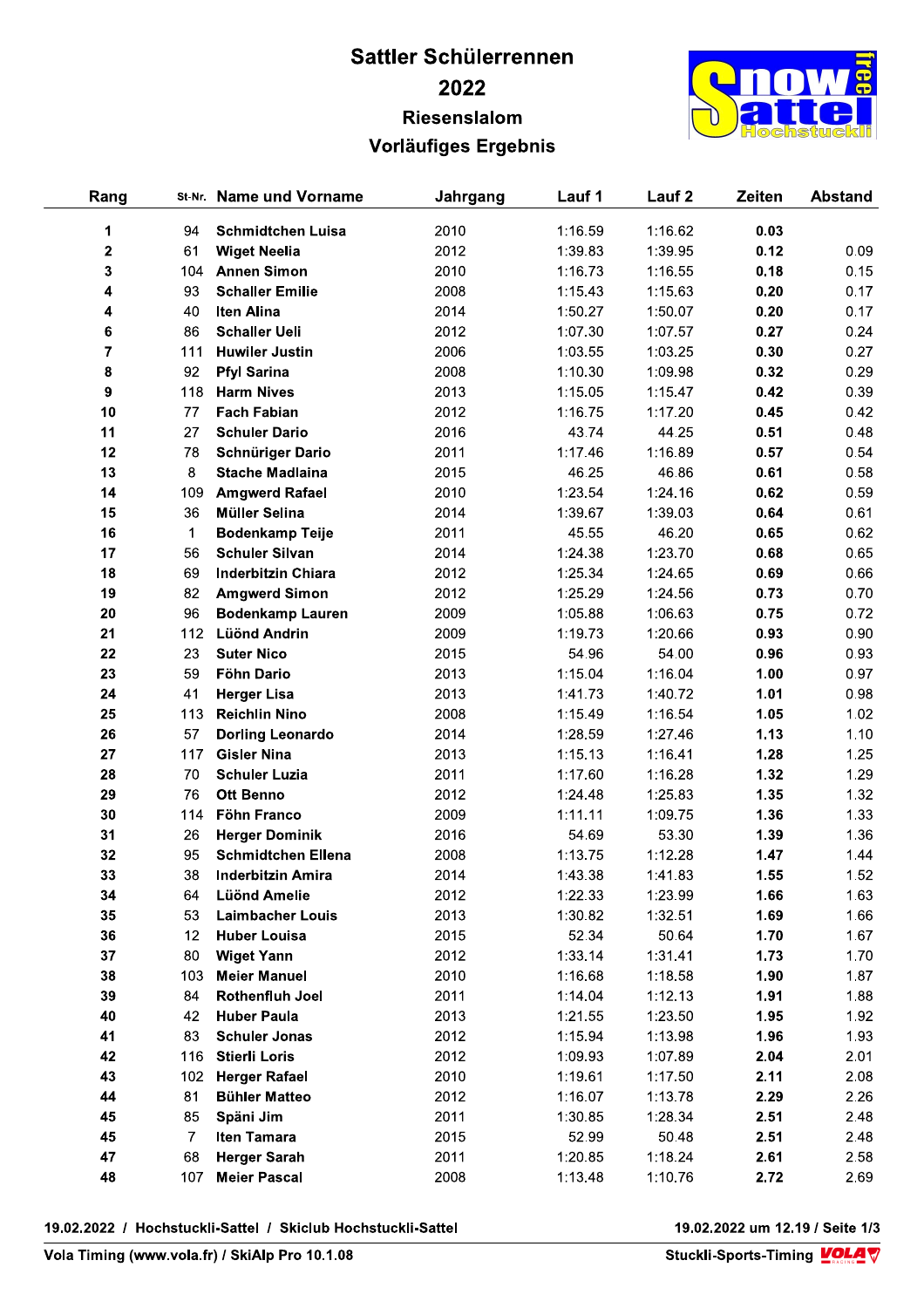

| Rang |     | St-Nr. Name und Vorname      | Jahrgang | Lauf 1  | Lauf <sub>2</sub> | Zeiten | <b>Abstand</b> |
|------|-----|------------------------------|----------|---------|-------------------|--------|----------------|
| 49   | 47  | <b>Betschart Kilian</b>      | 2014     | 1:50.97 | 1:53.79           | 2.82   | 2.79           |
| 50   | 46  | <b>Korner Pascal</b>         | 2014     | 1:54.52 | 1:51.21           | 3.31   | 3.28           |
| 51   | 54  | Kryenbühl Raphael            | 2013     | 1:19.76 | 1:16.39           | 3.37   | 3.34           |
| 52   | 48  | Schnüriger Jan               | 2014     | 1:39.89 | 1:43.29           | 3.40   | 3.37           |
| 53   | 11  | <b>Dorling Milana</b>        | 2016     | 44.91   | 41.31             | 3.60   | 3.57           |
| 54   | 91  | <b>Baumann Ana</b>           | 2010     | 1:18.44 | 1:22.15           | 3.71   | 3.68           |
| 55   | 25  | <b>Wiget Lyas</b>            | 2015     | 47.85   | 44.10             | 3.75   | 3.72           |
| 56   | 39  | <b>Camenzind Flavia</b>      | 2014     | 1:37.81 | 1:41.66           | 3.85   | 3.82           |
| 57   | 108 | <b>Tschümperlin Noel</b>     | 2010     | 1:22.73 | 1:27.12           | 4.39   | 4.36           |
| 58   | 32  | Mossayebzade Oskaii Helia    | 2013     | 1:36.34 | 1:40.85           | 4.51   | 4.48           |
| 59   | 66  | Meier Julia                  | 2011     | 1:27.60 | 1:22.91           | 4.69   | 4.66           |
| 60   | 110 | <b>Inderbitzin Gian-Luca</b> | 2009     | 1:20.70 | 1:25.55           | 4.85   | 4.82           |
| 61   | 105 | <b>Baselgia Andrin</b>       | 2009     | 1:23.92 | 1:19.02           | 4.90   | 4.87           |
| 62   | 62  | <b>Meckmann Liona</b>        | 2011     | 1:27.74 | 1:22.65           | 5.09   | 5.06           |
| 63   | 31  | Karim Sayeda Amelie          | 2013     | 2:02.65 | 2:07.77           | 5.12   | 5.09           |
| 64   | 13  | <b>Witt Mia</b>              | 2015     | 2:04.02 | 1:58.86           | 5.16   | 5.13           |
| 65   | 63  | <b>Ulrich Lorena</b>         | 2011     | 1:45.72 | 1:40.51           | 5.21   | 5.18           |
| 66   | 50  | Hürlimann Dario              | 2013     | 1:24.92 | 1:19.64           | 5.28   | 5.25           |
| 67   | 51  | <b>Iten Nick</b>             | 2014     | 1:37.66 | 1:32.31           | 5.35   | 5.32           |
| 68   | 9   | <b>Amgwerd Janine</b>        | 2015     | 53.28   | 47.80             | 5.48   | 5.45           |
| 69   | 18  | <b>Lüönd Noelia</b>          | 2018     | 1:21.35 | 1:26.95           | 5.60   | 5.57           |
| 70   | 17  | <b>Bühler Aurelia</b>        | 2015     | 53.91   | 47.69             | 6.22   | 6.19           |
| 71   | 65  | <b>Betschart Sarina</b>      | 2012     | 1:53.91 | 2:00.67           | 6.76   | 6.73           |
| 72   | 24  | Späni Fabian                 | 2015     | 1:01.98 | 54.35             | 7.63   | 7.60           |
| 73   | 37  | <b>Lüönd Gioia</b>           | 2014     | 1:36.93 | 1:28.96           | 7.97   | 7.94           |
| 74   | 101 | <b>Meier Dominik</b>         | 2006     | 1:19.35 | 1:10.31           | 9.04   | 9.01           |
| 75   | 6   | <b>Meckmann Simea</b>        | 2016     | 1:01.20 | 50.66             | 10.54  | 10.51          |
| 76   | 58  | <b>Hürlimann Lukas</b>       | 2014     | 1:31.91 | 1:19.27           | 12.64  | 12.61          |
| 77   | 10  | <b>Schuler Elisa</b>         | 2016     | 55.41   | 1:08.38           | 12.97  | 12.94          |
| 78   | 22  | Hürlimann Gian               | 2017     | 49.88   | 1:03.60           | 13.72  | 13.69          |
| 79   | 55  | <b>Rhyner Kevin</b>          | 2014     | 1:34.52 | 1:48.30           | 13.78  | 13.75          |
| 80   | 34  | Späni Svenja                 | 2013     | 1:39.02 | 1:54.59           | 15.57  | 15.54          |
| 81   | 71  | <b>Ott Selina</b>            | 2011     | 1:59.74 | 1:42.72           | 17.02  | 16.99          |
| 82   | 67  | <b>Laimbacher Eliane</b>     | 2011     | 2:02.07 | 1:40.48           | 21.59  | 21.56          |
| 83   | 15  | Schnüriger Julia             | 2015     | 1:03.56 | 41.66             | 21.90  | 21.87          |
| 84   | 79  | <b>Schuler Nathan</b>        | 2012     | 2:00.70 | 1:22.47           | 38.23  | 38.20          |
| 85   | 21  | <b>Schnetter Leon</b>        | 2015     | 2:08.01 | 1:22.84           | 45.17  | 45.14          |
| 86   | 49  | <b>Rust Nino</b>             | 2014     | 2:10.34 | 2:59.60           | 49.26  | 49.23          |

#### Nicht klassifizierte

| Nicht am Start - Lauf 1 (5) |                            |      |            |            |
|-----------------------------|----------------------------|------|------------|------------|
| 14                          | <b>Stache Leandra</b>      | 2017 | <b>DNS</b> | <b>DNS</b> |
| 16                          | Karim Ella                 | 2016 | <b>DNS</b> | <b>DNS</b> |
| 33                          | Mossayebzade Oskaii Helena | 2013 | <b>DNS</b> | <b>DNS</b> |
| 35                          | Ciecierska Julia           | 2013 | <b>DNS</b> | <b>DNS</b> |
| 52                          | Späni Ron                  | 2014 | <b>DNS</b> | <b>DNS</b> |

19.02.2022 / Hochstuckli-Sattel / Skiclub Hochstuckli-Sattel

19.02.2022 um 12.19 / Seite 2/3